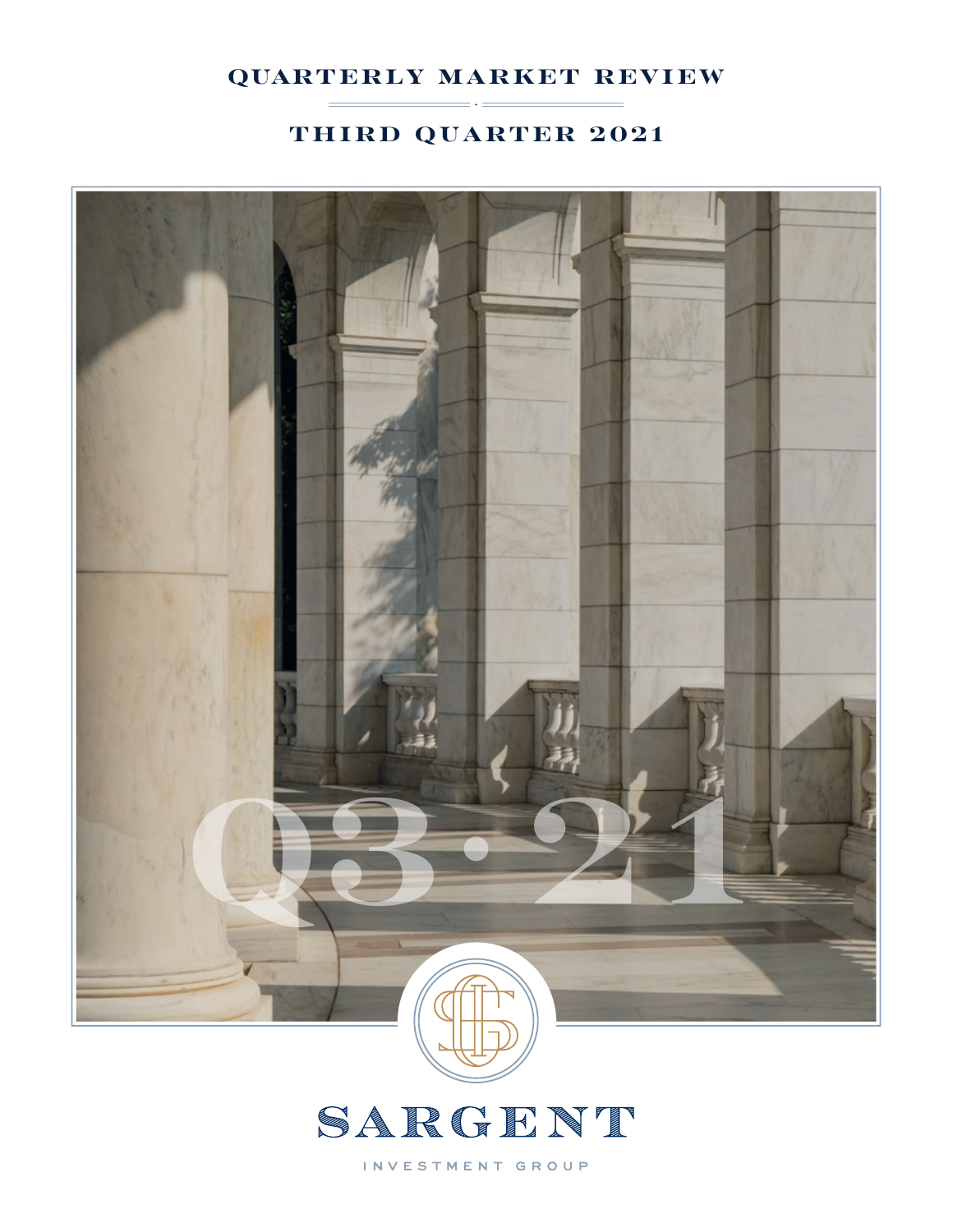

Dear Investors,

october 25, 2021

Eighteen months into the rapid economic recovery off pandemic-related lows, the US economy continued to improve over the third quarter, albeit at a moderating pace. Spring this year started on an optimistic note with regards to the containment of the Covid pandemic, and hence the positive outlook for the economy and the markets. Investors expected a sharp rebound in the economy to begin in the second quarter, which could lead to real GDP growth of as much as 7 percent or more for the year.<sup>1</sup> However, as the Delta variant gained momentum around mid-year in the U.S. and throughout the world, expectations for earnings and real GDP growth were lowered as supply chains continued to be disrupted and the expected easing of labor shortages proved elusive. Initially, lowered growth expectations occurred in a benign interest rate environment. However, this began to change as supply problems and pressure on wages allowed for a rise in prices, leading to a brisk increase in the 10-year Treasury yield to 1.52% at the end of the third quarter from a low of 1.19% in early August. More to come on this topic.<sup>2</sup>

Following a palpable rotation from growth to value in the first quarter of this year on optimistic expectations of the "reopening trade", the third quarter was more akin to 2Q , during which we saw investor sentiment vacillate between growth and value. The primary drivers of this fluctuation in conviction were inflation and interest rate expectations. During the quarter, the spread of the Delta variant prompted a slowdown in hiring and consumer spending, as mentioned above. As we have now seen 3Q earnings from a significant population of the market, the vast majority of companies continue to post remarkably strong results.

The second quarter produced the 5th straight quarterly gain since the dramatic sell-off of 1Q 2020, although results for this past quarter were more mixed. The Dow Jones Industrial Average finished the quarter down -1.46%, while the tech and financial heavy S&P 500 finished up 0.58%. Overall, larger market capitalized companies, as measured by the Russell 1000, continued to outperform this year as the index was up 0.21% for the quarter. This compares to the Russell 2000, an index of smaller market capitalized companies, which posted a -4.36% return for Q3. As we have been trading off between growth and value this year, the net result for large caps has been relatively balanced performance year to date. The story has been very different for the smaller market capitalized companies. Among small caps, value again outperformed in the 3rd quarter, bringing the year to date spread between the two subsectors to over 20%, with the Russell 2000 Value up 22.92% through the quarter, while the Russell 2000 Growth was only up 2.82%. This disparity was likely part reversion to the mean, as growth has outperformed value for the last several years, although it was primarily driven by inflation and interest rates.3

We began our April letter highlighting the fundamental drivers of the markets since Covid, including: the success of the vaccination rollout, tremendous government stimulus, infrastructure spending, GDP growth, low unemployment, high corporate profits, pent up demand, and low interest rates. At this writing, seven of those eight drivers remain, the exception being interest rates. Aside from geopolitical events, including domestic tax policy, interest rates remain the focal concern of market pundits. This has been evidenced by the dispersion in performance between small cap growth and value highlighted above, and will likely continue to be a major factor of market performance, at least for the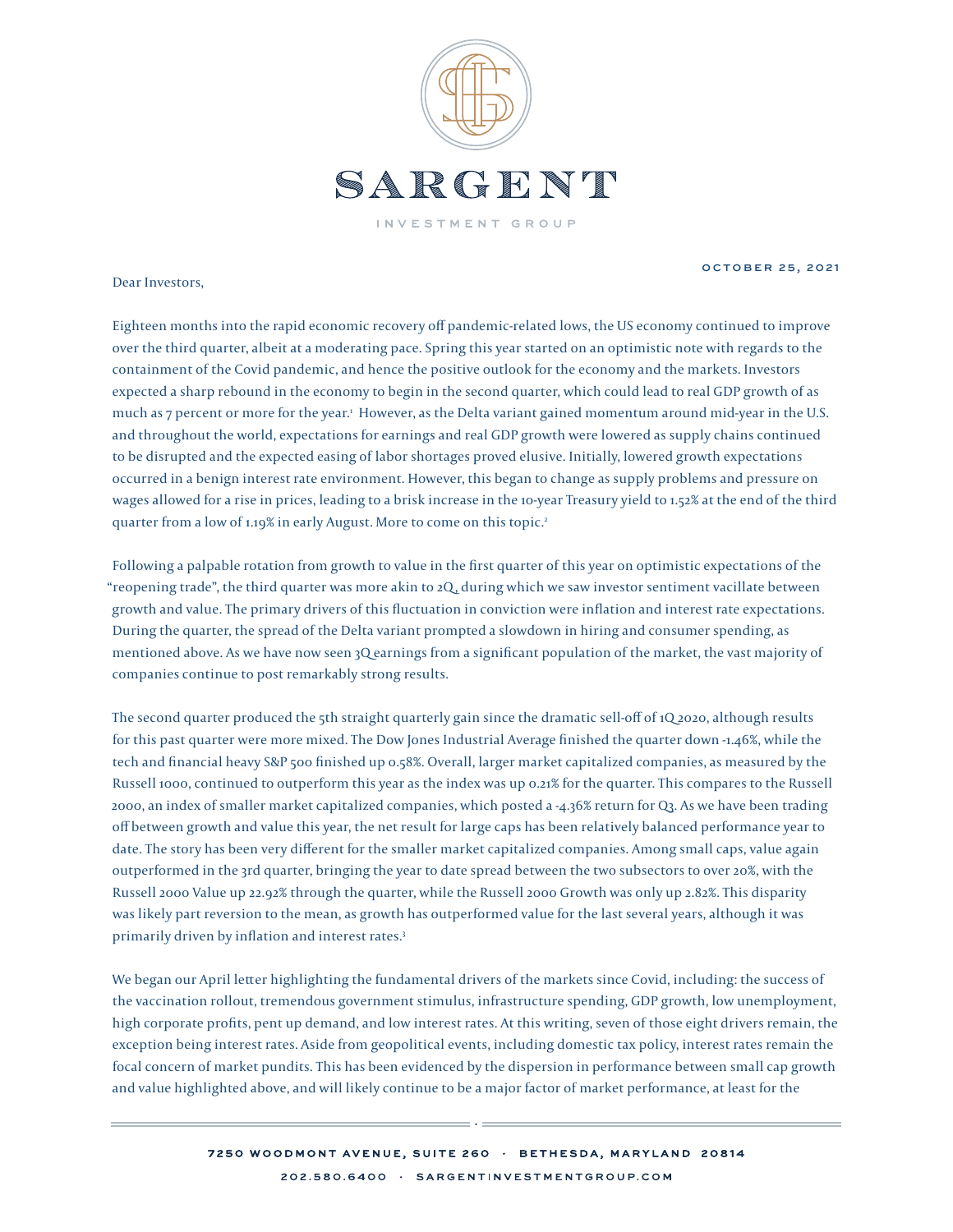intermediate future. The harder question is how much inflation is the right amount to promote growth, and what does that mean for interest rates.

The reason why the Fed's target for inflation is not zero is because inflation can be a sign of healthy economic expansion. Indeed, in our free market economy, price increases are a signal to direct more resources to the production of particular goods and services. The trick is finding that level which is healthy, while staying below a level which may encourage .<br>central bankers to raise rates in order to prevent an overheating. As seen in the charts below, inflation expectations of 2.73-3.58% have historically produced the most productive economic environments (measuring back to 1982).<sup>4</sup> Although the markets are very wary of inflation at the moment, and those who remember back to the 70's know why they should be, we are currently still below what some would consider healthy for continued economic expansion.  $_5$ 8% have historically produced the most productive economic environments (measuring back to 1982). $^{\rm a}$  $\mathcal{L}_{\mathcal{A}}$  $\sigma$  raise rates in order to prevent an overheating. As seen in the charts below, inhation expectations or the still below what some would consider bealthy for continued economic expansion constant for continued expansion of continued expansion.









**Average Annualized One-Quarter-Forward Growth in Non-Farm Payroll Employment By 10-Yr Consensus Future U.S. Inflation Expectation Quartiles 1982-2021**







arts ©2021 The Leuthold Group Leuthold Group *Source: Paulsen, James. The Leuthold Group. "Should Hotter Inflation Be FEARED Or EMBRACED?". October 15, 2021. All Charts ©2021 The Leuthold Group*

7250 WOODMONT AVENUE, SUITE 260 · BETHESDA, MARYLAND 20814 202 580 6400 . SARGENTINVESTMENTGROUP COM  $202.580.6400$   $\cdot$   $8$ ARGENTINVESTMENTGROUP, COM

in the sense that it is and can be produced only by a more rapid increase increase in the quantity of money th<br>"5" in output." Such a money than in output. "5" in output. "5" in output. "5" in output. "5" in output. "5" i

in the sense that it is and can be produced only by a more rapid increase increase in the quantity of money tha<br>Sense than in output ."Sense than in output ."Sense than in output." Sense than in output. Sense than in outpu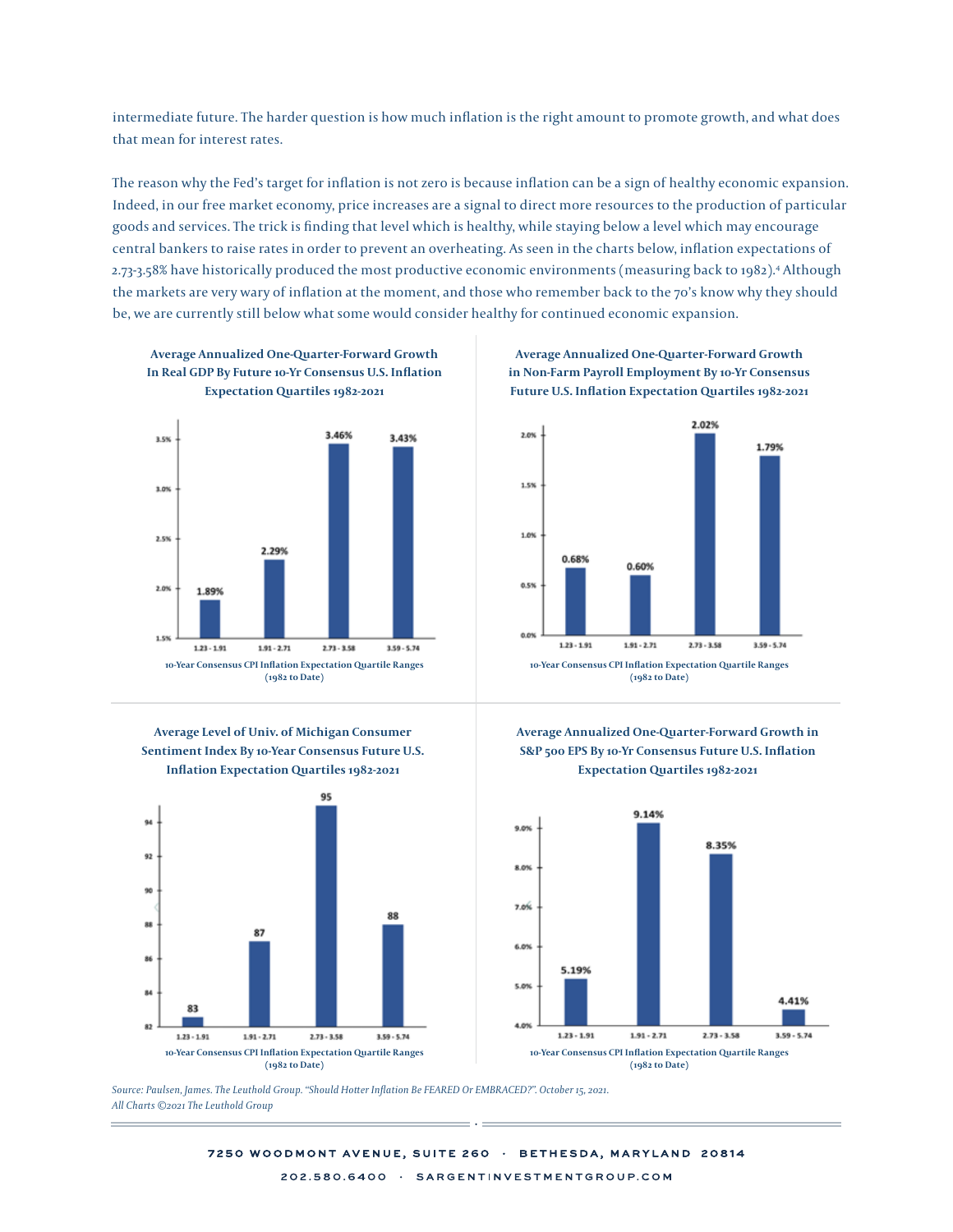As many will recall, Milton Friedman famously said: "Inflation is always and everywhere a monetary phenomenon, in the sense that it is and can be produced only by a more rapid increase in the quantity of money than in output."<sup>5</sup> What most don't recall is that Friedman also commented extensively on the fact that there are often long and variable lags between changes in monetary policy and changes in the economy. This variable lag, particularly when trying to account for the economic anomalies brought on by Covid, is why we are in such a tricky place, and hence the constant fluctuation in conviction we've seen the last two quarters. the conviction in constant fluctuation in convergence seems the last two secondary convergences in the last two  $\epsilon$ 

We have now seen interest rates move off their lows, twice in fact (as seen below), and the question is: will we be able to remain in this range, which could be very healthy for the economy, or may the Fed eventually have to raise rates in order to combat inflation, causing multiple compression and major headwinds for growth assets such as equities?



Notwithstanding the preceding, real GDP growth in 2022 is likely to be above trend, perhaps as high as 6 percent, which should benefit earnings. 6 However, valuations will probably be lower given interest rates are unlikely to pull back as inflation could persist at a higher rate than in recent years and the Fed is expected to be less accommodating (which they should be at this point). In sum, equity markets may show a moderate increase over the next several quarters, with interest rates having an upward bias, although it is our expectation these returns will be muted and choppy. These expectations continue to be dependent on a gradual easing of the Covid pandemic, a resolution of Federal budget issues and an unchanged geopolitical background. Now is the perfect time to maintain balance in one's portfolio, as opposed to making bets before we have more clarity on how the dance between inflation, interest rates, and the Federal Reserve may evolve.

As always, we appreciate the trust you place with the entire SIG team.

Warm regards,

CHRISTOPHER SARGENT Principal

Kicardo

Ricardo Rosenberg Principal

Brian McGregor Principal